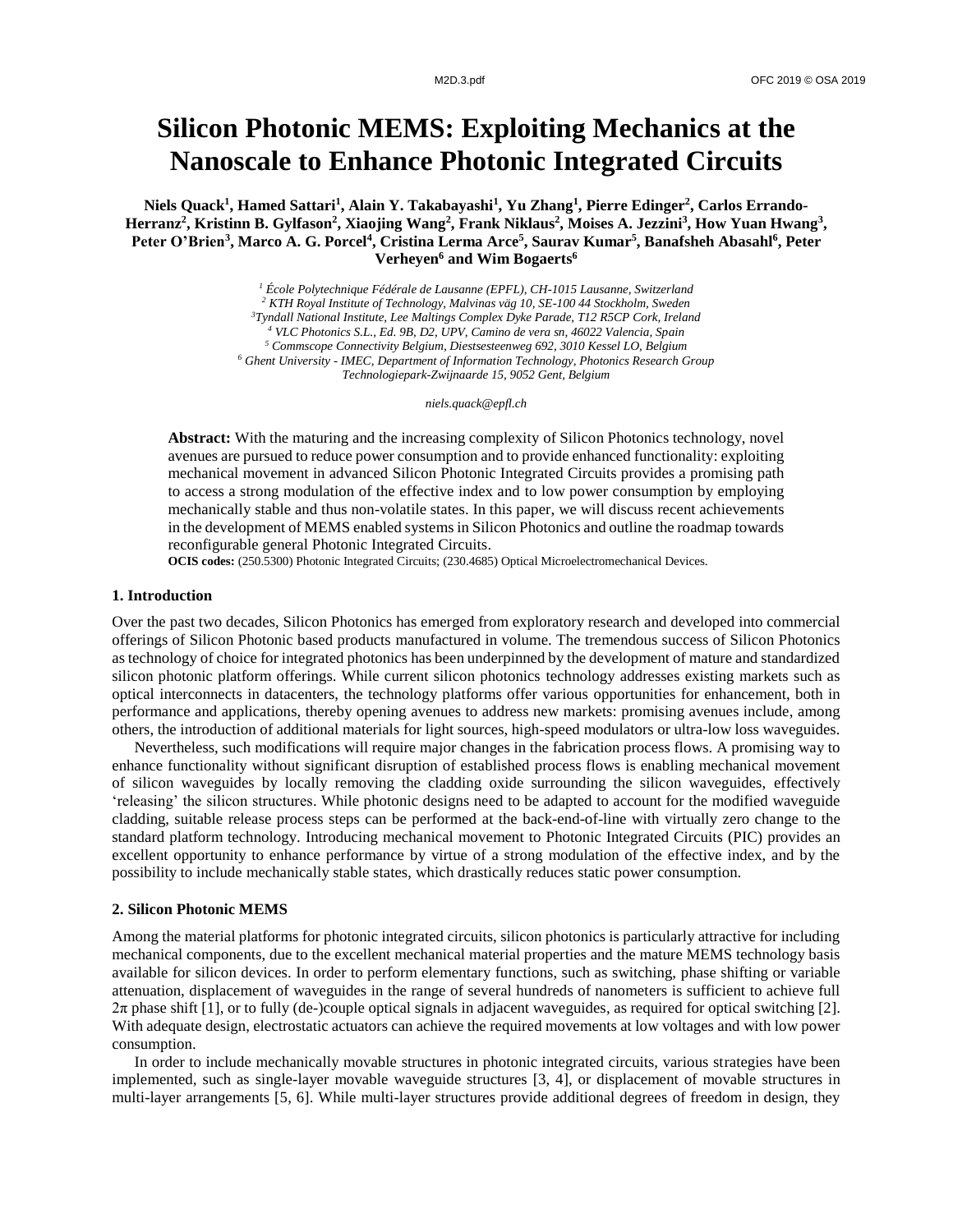require surface micromachining fabrication processes that typically involve deposition and annealing steps at temperatures between 500°C and 900°C. Such high temperatures are typically not compatible with active components (photodiodes, modulators), making this technique less suitable for inclusion in today's most advanced silicon photonics foundry platforms. In contrast, the approach based on mechanical movement of silicon structures fabricated in the waveguide layers of the SOI device layer is fully compatible with standard silicon photonics.

## **3. MEMS in Standard Silicon Photonics Technology**

In order to keep and leverage the existing optimized optical functions available in advanced Silicon Photonic foundry platforms, such as enhanced grating couplers, photodetectors, electrical interconnect wiring, modulators, etc., we pursue in the scope of the MORPHIC project [7] a 'zero photonics process change' approach, enabling MEMS actuated structures by post-processing steps only. We demonstrate the MEMS release process consisting of a window opening and sacrificial layer etch [8] on IMEC's ISIPP50G platform [9], with all process steps 200 mm wafer compatible (Fig. 1a). Examples of freestanding photonic devices such as waveguide couplers and ring resonators fabricated using this approach are shown in Fig. 1b and 1c, respectively. The key functionalities that we aim to implement as photonic MEMS are low power optical phase shifters  $[10]$  and tunable  $2\times2$  (directional) couplers. Furthermore, we are developing hermetic packaging for long-termreliability and stable performance of the photonic MEMS.



Figure 1: a) Photograph of a processed Silicon Photonics 200 mm-Wafer and SEM recordings showing examples of released Silicon Photonic MEMS structures consisting of b) freestanding waveguides forming a directional coupler and c) a freestanding waveguide coupled to a microdisk resonator.

#### **4. Mechanically Reconfigurable Photonic Integrated Circuits**

The large-scale integration of such individual MEMS tunable building blocks in a standard silicon photonics platform is especially suitable for the emerging concept of reconfigurable (programmable) photonic circuits [11, 12], which rely heavily on the use of phase shifters and tunable couplers. A wafer-scale silicon photonics platform with MEMS could enable reconfigurable photonics and offer a convenient platform for rapid prototyping of new photonic concepts, as conceptually depicted in Figure 2.

### **5. Summary**

We demonstrate silicon photonic MEMS building blocks by a post-processing release step on IMEC's standard advanced silicon photonics platform. Large-scale integration of such elementary MEMS-enabled unit cells, including phase shifters and tunable couplers, in silicon photonic integrated circuits, can lay the foundation for building photonic-networks on-chip that can be reprogrammed on-demand by reconfiguring the individual photonic MEMS building blocks. With advanced packaging [13] and on-demand programming of large-scale silicon photonic MEMS circuits to fit the customer's requirements, such field-programmable photonic integrated circuits (FP-PICs) may well re-shape the development cycles of photonic integrated systems.

#### **6. Acknowledgements**

This project has received funding from the European Union's Horizon 2020 research and innovation programme under grant agreement No 780283 (MORPHIC – www.h2020morphic.eu). N. Quack acknowledges funding from the Swiss National Science Foundation (SNSF) under grant No. 157566, and H. Sattari from the Hasler Foundation under grant No. 17008.